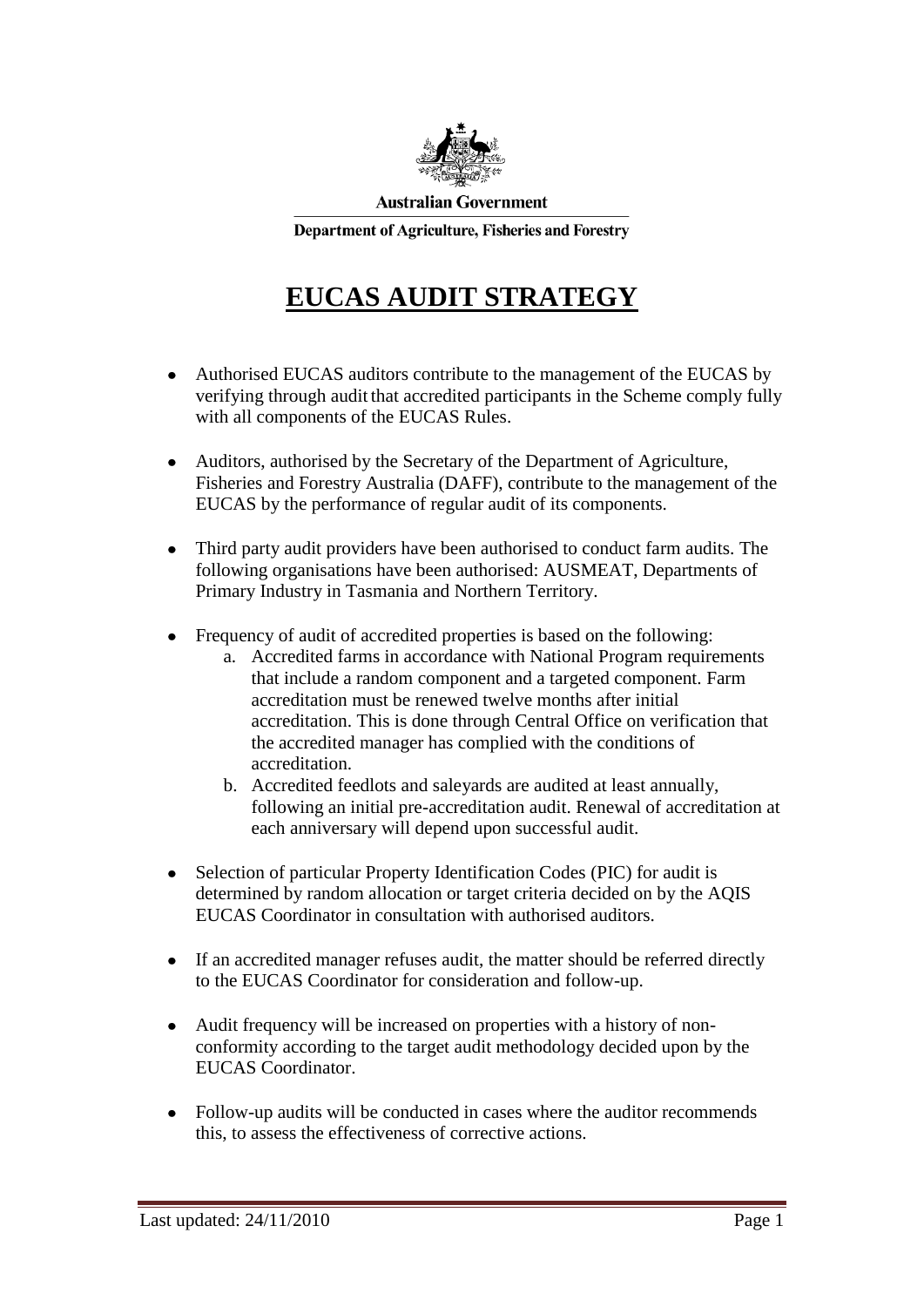- The auditor will notify selected properties of an impending audit by phone no  $\bullet$ later than seven days prior to the scheduled audit. During this notification the auditor will advise the property manager that the necessary records must be available for audit. These records include cattle introductions and dispatches, farm management records, current accreditation application details, use of replacement devices, and authorisation of vendor declaration signatories.
- The audit will test the farm manager's compliance with EUCAS Rules in the areas of records of farm management, HGP use (this may include faecal sampling), cattle introductions, cattle transfers to EU and non-EU destinations, cattle identification, use of replacement devices, records of cattle numbers and calving rates.
- The auditor will notify each feedlot of an impending audit by phone no later  $\bullet$ than seven days prior to the scheduled audit. During this notification the auditor will advise the feedlot manager that the necessary records must be available for audit.

These records include accreditation certificate and letter of accreditation, approved management plan including site map, EU Vendor Declarations for dispatches and introductions, RFID (Radio Frequency Identification Device) records, NLIS notification records, feedlot management records, reconciliation of replacement RFIDs, and reconciliation of HGP use.

- The audit will test the feedlot manager's compliance with EUCAS Rules in the  $\bullet$ areas of the approved manual, site management, trace back capability, database notification, EU Vendor Declaration completion, cattle identification, HGP usage, and use of replacement devices.
- $\bullet$ The auditor will notify each saleyard of an impending audit by phone no later than seven days prior to the scheduled audit. During this notification the auditor will advise the saleyard manager that the necessary records must be available for audit.

These records include accreditation certificate and letter of accreditation, approved management plan including site map, Code of Practice signed by participating Stock Agents, EU Vendor Declarations for receivals and dispatches, proof of scanning procedures, records of database notifications, records of discrepancies in documentation, records of non-readers, notification of movements of Scheme cattle to non-accredited destinations on the day of departure, evidence of staff training including truck drivers and agents, and evidence of internal audit.

The audit will test the saleyard manager's compliance with EUCAS Rules in  $\bullet$ the areas of approved management plan, stock transport, stock receival, penning, EU sale and weighing procedures, after sale management, outward delivery, back up systems, training, record keeping, and internal audit.